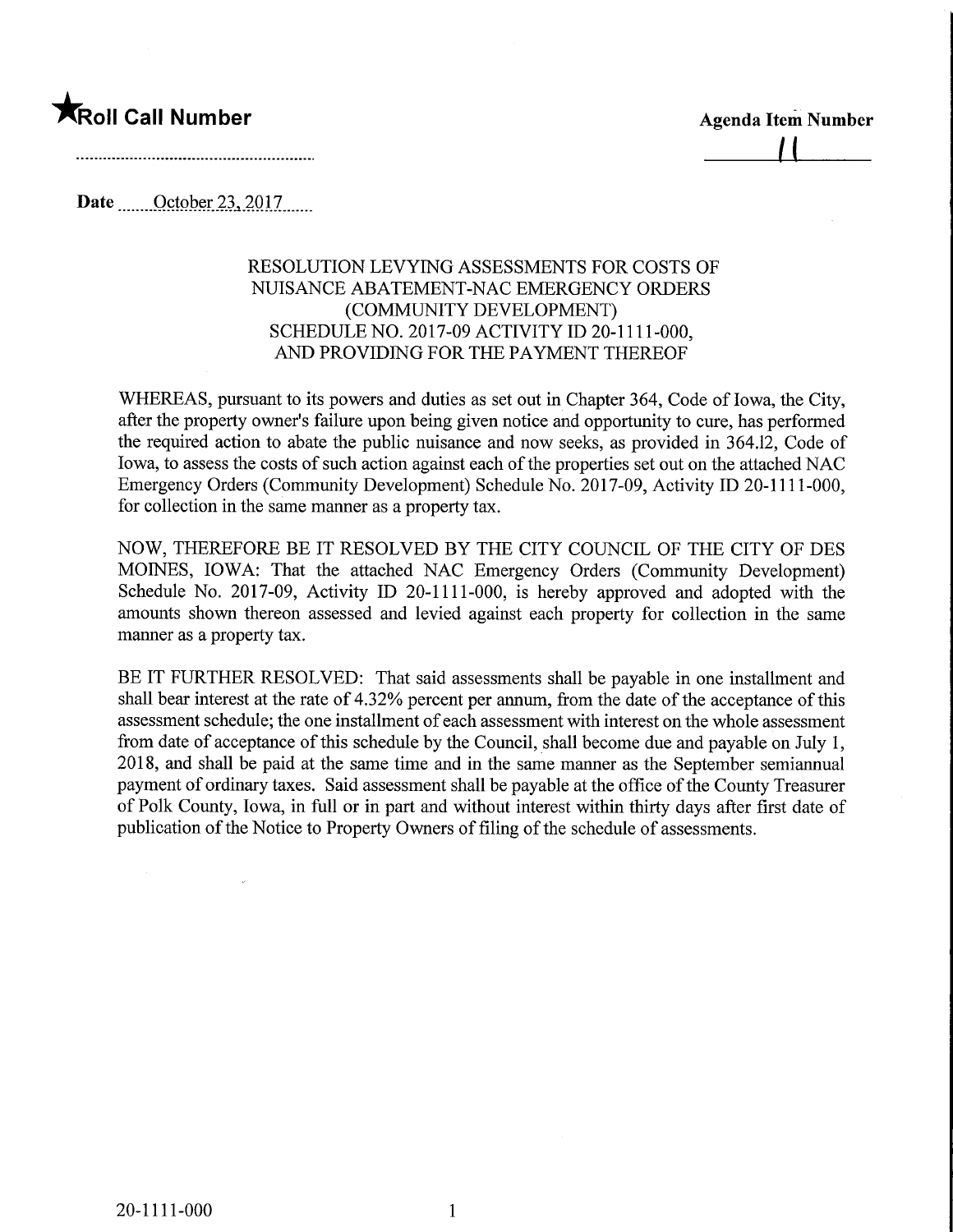## **The Second Call Number Agents Control of the Control of Agents Agents Item Number**

 $\perp$ 

Date ... October 23, 2017.......

BE IT FURTHER RESOLVED, that the Clerk be and is hereby directed to certify said schedule to the County Treasurer of Polk County, Iowa, and to publish notice of said certification once each week for two consecutive weeks in the Des Moines Register, a newspaper printed wholly in the English language, published in Des Moines, Iowa, and of general circulation in Des Moines, Iowa, the first publication of said notice to be made within fifteen days from the date of the filing of said schedule with the County Treasurer, the City Engineer shall send by regular mail to all property owners whose property is subject to assessment a copy of said notice, said mailing to be on or before the date of the second publication of the notice, all as provided and directed by Code Section 3 84.60, Code of Iowa.

Moved by to adopt.

FORM APPROVED:

pse

Kathleen Vanderbool Deputy City Attorney

| <b>COUNCIL ACTION</b> | <b>YEAS</b> | <b>NAYS</b> | <b>PASS</b> | <b>ABSENT</b>   | <b>CERTIFICATE</b>                                                                            |
|-----------------------|-------------|-------------|-------------|-----------------|-----------------------------------------------------------------------------------------------|
| <b>COWNIE</b>         |             |             |             |                 |                                                                                               |
| <b>COLEMAN</b>        |             |             |             |                 | I, DIANE RAUH, City Clerk of said City hereby                                                 |
| <b>GATTO</b>          |             |             |             |                 | certify that at a meeting of the City Council of said                                         |
| <b>GRAY</b>           |             |             |             |                 | City of Des Moines, held on the above date, among                                             |
| <b>HENSLEY</b>        |             |             |             |                 | other proceedings the above was adopted.                                                      |
| <b>MOORE</b>          |             |             |             |                 |                                                                                               |
| WESTERGAARD           |             |             |             |                 | IN WITNESS WHEREOF, I have hereunto set my<br>hand and affixed my seal the day and year first |
| <b>TOTAL</b>          |             |             |             |                 | above written.                                                                                |
| <b>MOTION CARRIED</b> |             |             |             | <b>APPROVED</b> |                                                                                               |
|                       |             |             |             |                 | <b>City Clerk</b>                                                                             |
|                       |             |             |             | Mayor           |                                                                                               |
|                       |             |             |             |                 |                                                                                               |
|                       |             |             |             |                 |                                                                                               |
|                       |             |             |             |                 |                                                                                               |
|                       |             |             |             |                 |                                                                                               |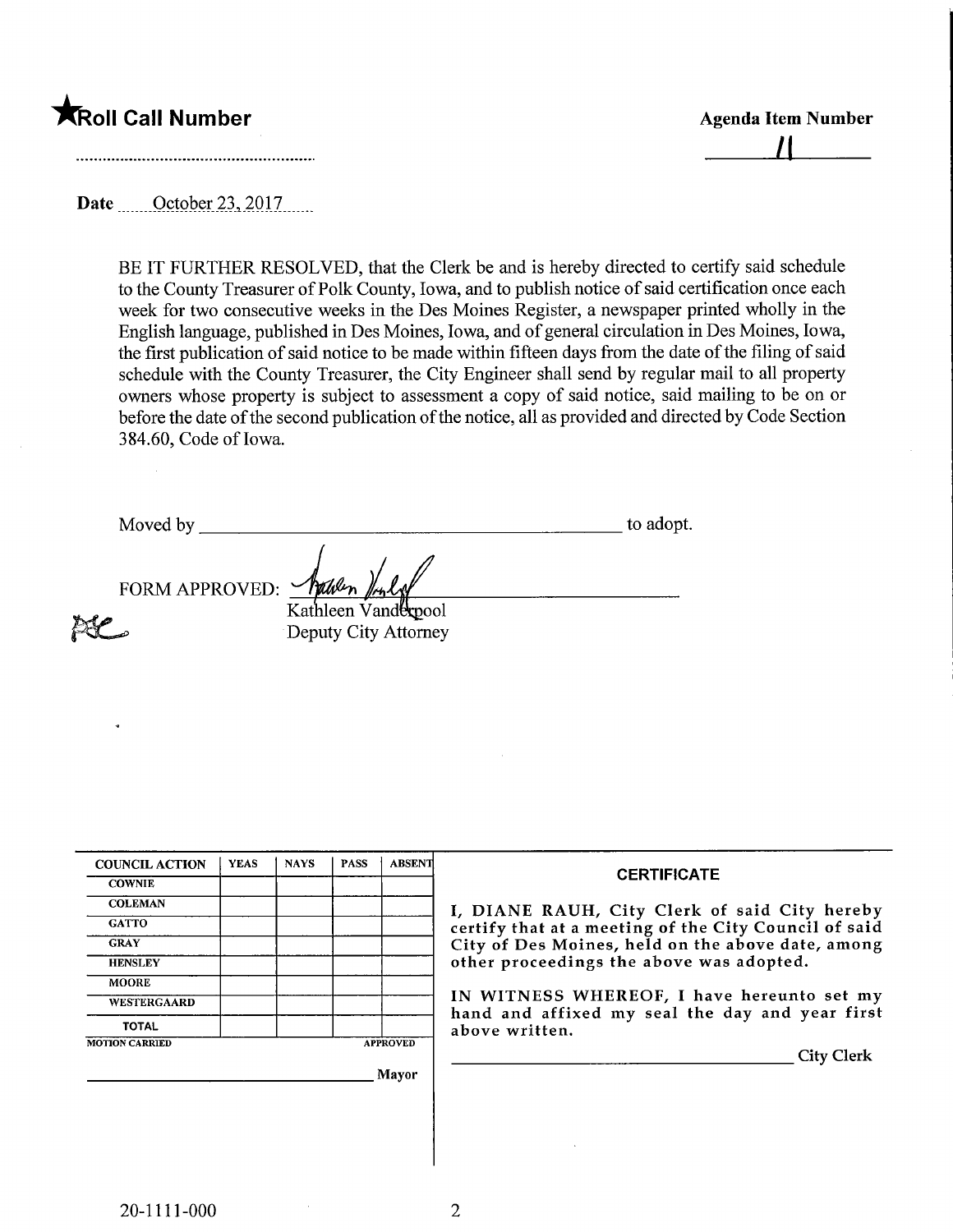. . . .<br>ATE ASSESSMENT SCHEDULE NO: 2017-0910/17/2017  $10:09:19$ IME Emergency: Nuisance Abatement Clean-upPROPERTY ADDRESSDATE ANDCERTIFICATE**TYPE** INCIDTO BE ASSESSEDCOSTOWNERS NAMENUMBERDESCRIPTION OF PROPERTY\$986.71 \$35.00 04/17/2017 00-23468-002501 E 37TH ST \$951.71OGO/04502-000-000\$35.00 \$35.00Clean UpOT 815 FOUR MILE T - GRYLLS, DIANE\$1,872.21 04/18/2017\$1,837.213006 CORNELL ST00-23469-00070/00575-000-000 $35.00$ \$1,872.21Clean Up N 40F E 85.75F LT 12 BLK 25 T-SEAMAN, NEILAJAUBURN HEIGHTS PLT 1 \$35.00 04/18/2017\$1,043.014016 E 16TH ST00-23470-00110/04095-000-000\$35.00 \$35.00Clean Up N 1/2 LOT 17 MC DONALDS COURT T - AFFORDABLE ROLL-OFF LTD,\$650.41 \$615.4104/20/201700-23471-001447 E COURT AVE040/03313-000-000.<br>\$35.00 Clean Up LOT 5 BLK 13 J E HENDRICKS SD T - MC DONALD, REBECCA K\$35.00LT 2 & LTS 4, 5 & 6 J S T - MCDONALD, THOMAS TGOODRELLS SD04/24/2017\$1,515.4200-23472-003103 STATE AVE060/06608-000-000.<br>\$35.00 \$1,550.42Clean Up LOT 7 BLK 10 HYDE PARK PLAT NO T - BAKER, KIMBERLEY S\$35.00T- BAKER, RANDALL L2\$791.41 \$756.41\$35.00 1308 CLINTON AVE04/25/201700-23473-00070/04332-000-000.<br>\$35.00 Clean Up LOT 9 BLK 15 OAK PARK T - HAMILTON, STEPHEN N\$35.00\$1,081.01 04/25/2017\$1,046.011224 E 29TH ST00-23474-00060/03617-001-000.<br>\$35.00 \$1,081.01Clean Up LTS 1 & 2 BLK 9 FAIRVIEWT-WHIL<sub>F</sub>, DELLAG \$35.00\$165.00 04/26/2017\$130.001544 MAPLE ST00-23475-00040/05282-000-000.<br>¢35.00 Board UpLOT 12 BLK 49 STEWARTS T - MAPLE ST MISSIONARY BAPTIST CHURCH,\$35.00ADDITION\$225.00 04/21/2017\$190.001533 WALKER ST00-23476-00040/05290-001-000.<br>ቁ35.00 Board Up LOTS 19 & 20 & E 43F LOT 21 BLK T - HARDING, TONY LC - PRIME, NORRAE49 STEWARTS ADDITION C - PRIME, JIM\$35.00<br>\$35.00 \$525.00 04/21/2017\$490.0000-23477-001550 MAPLE ST040/05283-000-000\$525.00Board Up

T - MAPLE ST BAPTIST CHURCH,

LOT 13 BLK 49 STEWARTS ADDITION

 $\mathbf{1}$ 

\$35.00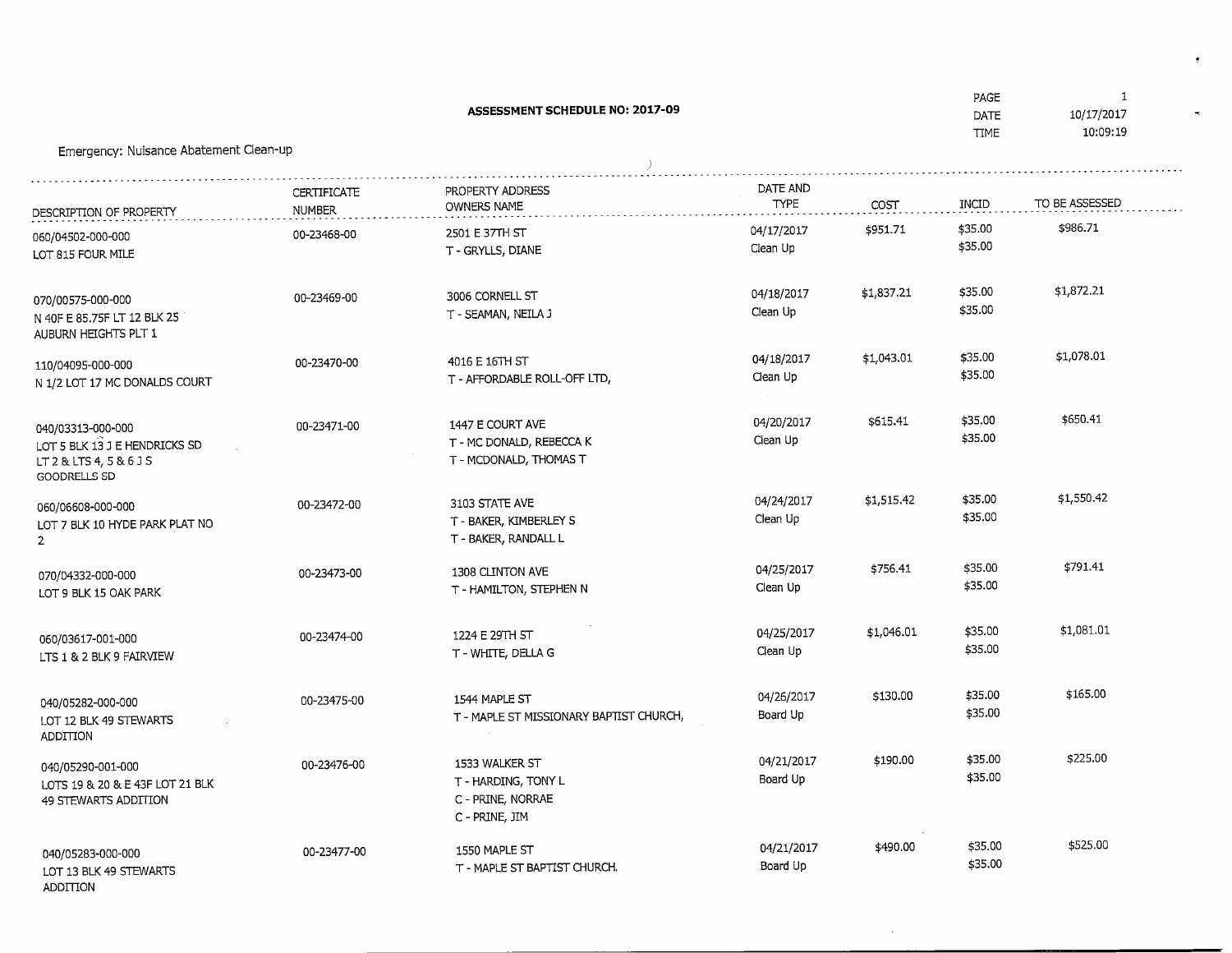ASSESSMENT SCHEDULE NO: 2017-09.<br>ATE 10/17/2017 DATE $10:09:19$  TIMEEmergency: Nuisance Abatement Clean-upDATE ANDCERTIFICATEPROPERTY ADDRESSTYPE INCIDTO BE ASSESSEDOWNERS NAMECOSTNUMBERDESCRIPTION OF PROPERTY \$245.00 \$35.00 04/26/2017 \$210.001746 WALKER ST00-23478-00040/05830-000-000\$35.00 \$35.00Board Up W 90 FT S 140 FT LOT 3 BLK 71 T - MILLER, ROBERT LT - MILLER, JANICE LSTEWARTS ADDITION \$984.1205/01/201700-23479-002552 ONAWA ST050/00443-000-000\$35.00 \$35.00Clean Up LOTS 11 & 12 BLK 9 CHESTERFIELD T - PEUINGER, LARRY\$165.00 05/03/2017\$130.0000-23480-002201 E 12TH ST110/03319-000-000\$35.00 \$35.00Board Up LOT 18 HASTS ADDITION T - JOHNSTON, EDWARDT - JOHNSTON, KARYN \$130.0004/28/201700-23481-002512 LYON ST050/03792-000-000\$35.00 \$35.00Board Up LOTS30&31BLK11YORKS T - B3B COMPANY INC, C - HALSBAND, JOHN 3CHOICE\$170.00\$205.00 1544 MAPLE ST04/28/201700-23482-00040/05282-000-000. - - - - -<br>t35.00 \$205.00Board UpOT 12 BLK 49 STEWARTS T - MAPLE ST MISSIONARY BAPTIST CHURCH,\$35.00ADDITION \$210.0004/26/201700-23483-002901 MAPLE ST050/01398-001-000;--<br>\$35.00 \$245.00Board Up N 1/2 ALLEY S & AD3 & ALL LOT 1 T - STODGEL, JUDITH ABLK 9 FARWELL PLACE\$110.00\$35.00 05/18/201700-23484-001521 OAK PARK AVE070/05007-000-000.<br>±35.00 Board Up LOT 37 SOUTH OAK PARK T-GUAMAN, HUGO\$35.00 T - STRUCTURED ASSET SEC CORP MTG SER 2,\$205.00 05/23/2017\$170.001013 E 8TH ST00-23485-00040/00999-000-000\$35.00 \$35.00\$205.00Board Up N 1/2 LOT 10 BLK D DEANS 2ND T - SMITH, CLAUDSD OF OUTLOT T-RUCH,BETT/\$210.0005/25/20172901 MAPLE ST00-23486-00050/01398-001-000.<br>\$35.00 \$245.00Board Up N 1/2 ALLEY S & ADJ & ALL LOT 1 $T > 1000$ GEL, JUDITH A BLK 9 FARWELL PLACE\$884.71 05/25/2017\$849.7100-23487-00804 E 26TH ST050/03756-000-000. . . . . .<br>¢35.00 \$884.71Clean Up LOT 27 BLK 10 YORKS CHOICE T - BAKER, RAYMOND\$35.00

T - BAKER, RATMOND

 $\overline{2}$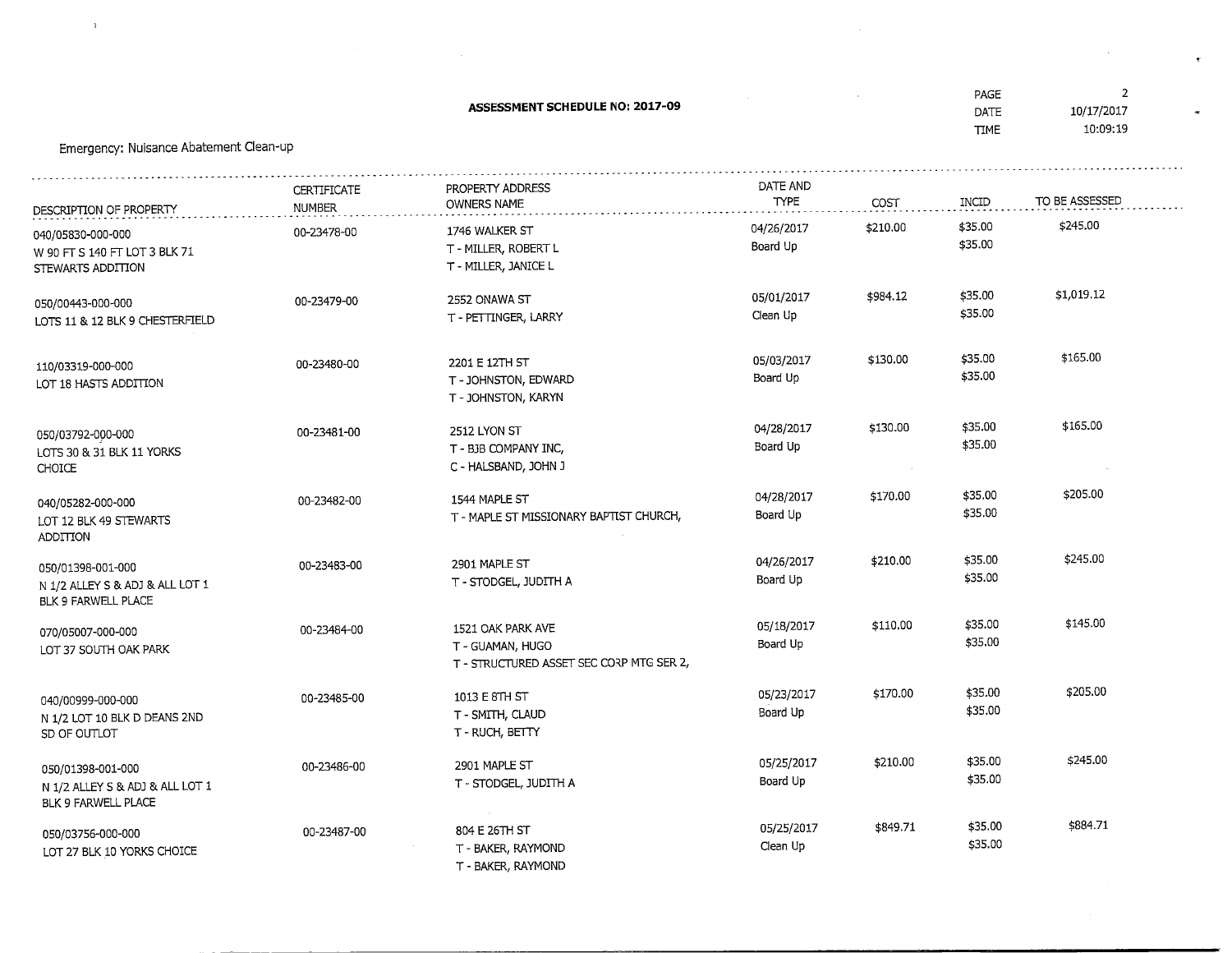COFOCUENT COUFBULE NO: 2017-00

PAGEDATE

\$35.00 \$35.00

 $\frac{4}{35.00}$ 

\$250.00

\$674.22

06/09/2017Board Up

05/08/2017Clean Up

 $\mathbf{c}$ 

 $\ddot{\phantom{a}}$ 

\$285.00

\$709.22

| <b>ASSESSMENT SCHEDULE NO: 2017-09</b><br>Emergency: Nuisance Abatement Clean-up                                        |                                     |                                                                                        |                         |            | <b>DATE</b><br><b>TIME</b> | 10/17/2017<br>10:09:19 |
|-------------------------------------------------------------------------------------------------------------------------|-------------------------------------|----------------------------------------------------------------------------------------|-------------------------|------------|----------------------------|------------------------|
| DESCRIPTION OF PROPERTY                                                                                                 | <b>CERTIFICATE</b><br><b>NUMBER</b> | PROPERTY ADDRESS<br>OWNERS NAME                                                        | DATE AND<br><b>TYPE</b> | COST       | INCID                      | TO BE ASSESSED         |
| 040/00030-002-000<br>-EX N 4F E 36.67F- & -EX N 33F S<br>132F W1/3- S160F LOTS 6, 7 & 8<br>BLK 3 ALLENS SECOND ADDITION | 00-23488-00                         | 1020 SHAW ST<br>T - ANDERSON, RICKEY<br>T - MC VEY, BELINDA                            | 05/08/2017<br>Clean Up  | \$1,822.21 | \$35.00<br>\$35.00         | \$1,857.21             |
| 050/01398-001-000<br>N 1/2 ALLEY S & ADJ & ALL LOT 1<br>BLK 9 FARWELL PLACE                                             | 00-23489-00                         | 2901 MAPLE ST<br>T - STODGEL, JUDITH A                                                 | 06/02/2017<br>Clean Up  | \$644.74   | \$35.00<br>\$35.00         | \$679.74               |
| 120/02684-000-000<br>S 148F LOT 7 HOMESTEAD MANOR                                                                       | 00-23490-00                         | 1608 ARMY POST RD<br>T - JAMES, KEITH R                                                | 05/04/2017<br>Clean Up  | \$1,622.91 | \$35.00<br>\$35.00         | \$1,657.91             |
| 050/03904-000-000<br>LOTS 43 & 44 BLK 16 YORKS<br><b>CHOICE</b>                                                         | 00-23491-00                         | 2436 LYON ST<br>T - WOLFE, RONALD                                                      | 06/02/2017<br>Clean Up  | \$999.23   | \$35.00<br>\$35.00         | \$1,034.23             |
| 040/04742-000-000<br>W 1/2 LOT 21 BLK 30 STEWARTS<br>ADDITION                                                           | 00-23492-00                         | 1329 FREMONT ST<br>T - WIEDERAENDERS, CARL                                             | 06/05/2017<br>Clean Up  | \$731.71   | \$35.00<br>\$35.00         | \$766.71               |
| 040/04722-000-000<br>LOT 7 BLK 30 STEWARTS<br>ADDITION                                                                  | 00-23493-00                         | 1324 BUCHANAN ST<br>T - JOHNSON, CAROL<br>C - BALLIET, KAY                             | 06/05/2017<br>Clean Up  | \$673.41   | \$35.00<br>\$35.00         | \$708.41               |
| 120/04112-000-000<br>LTS 6, 7 & 8 BLK 4 RODGERS<br><b>PLACE</b>                                                         | 00-23494-00                         | 1116 WEST ST<br>T - JOHNSON, CAROL<br>T - KILBIDE, DANIEL<br>C - DELAVOIT, STEPHANIE J | 05/15/2017<br>Impound   | \$125.00   | \$35.00<br>\$35.00         | \$160.00               |

00-23496-00 1308 LEWIS AVE T - ALVAREZ, ELJAS C - SALAS-ZAPATA, ANDREAC - SALAS-ZAPATA, JOSE

C - KILBRIDE, DUSTtN P

2032 CAPITOL AVET - CLARK, BEVERLY M

00-23495-00

 $\Lambda$ 

040/06298-000-000LOT 99 TtMMONS PLACE

 $\alpha$ 

120/03008-000-000LOT 105 LAWN ARBOR PLACE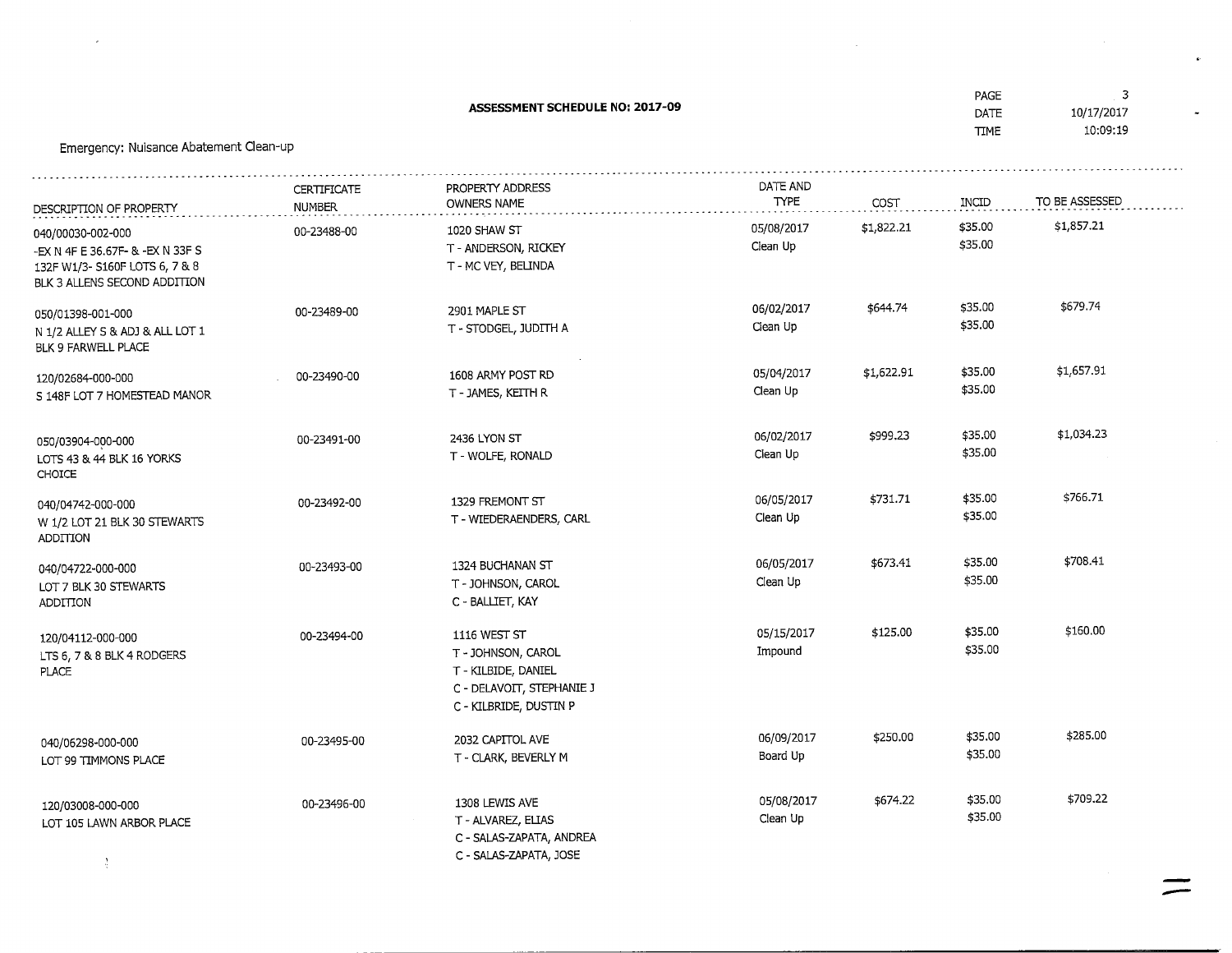| Emergency: Nuisance Abatement Clean-up                                                                                                                                                                                                                                                                       | PAGE<br>DATE<br><b>TIME</b>  | $\overline{4}$<br>10/17/2017<br>10:09:19                                                                          |                         |            |                    |                |  |
|--------------------------------------------------------------------------------------------------------------------------------------------------------------------------------------------------------------------------------------------------------------------------------------------------------------|------------------------------|-------------------------------------------------------------------------------------------------------------------|-------------------------|------------|--------------------|----------------|--|
| DESCRIPTION OF PROPERTY                                                                                                                                                                                                                                                                                      | CERTIFICATE<br><b>NUMBER</b> | PROPERTY ADDRESS<br>OWNERS NAME                                                                                   | DATE AND<br><b>TYPE</b> | COST       | INCID              | TO BE ASSESSED |  |
| 120/07193-000-001<br>-EX PARCEL I BOOK 14716 PAGE<br>881- & -EX W 300F- S 10A SE 1/4<br>NE 1/4 LESS .40A RD SEC 27-78-24                                                                                                                                                                                     | 00-23497-00                  | 5510 SE 14TH ST<br>T - TRUE PARTNERS LC,                                                                          | 05/04/2017<br>Clean Up  | \$1,393.61 | \$35.00<br>\$35.00 | \$1,428.61     |  |
| 120/05575-000-000<br>LOTS 30,31 & 32 BLK 3 CORR PLT<br>1ST ADD TO THOMAS HGTS                                                                                                                                                                                                                                | 00-23498-00                  | 315 DIEHL AVE<br>T - MARSH, DAVID<br>T - TAX 158,<br>C - VALE LLC,<br>C - BEHLE, BRANDON<br>C - CHAPMAN, JOSHUA N | 05/18/2017<br>Board Up  | \$505.00   | \$35.00<br>\$35.00 | \$540.00       |  |
| 010/03868-004-005<br>W243.5F LT 46 & -EX E18F ON N &<br>E 19.5F ON S LN- N 125F & -EX<br>E157F- S75F LT 47 & -EX S OF LN<br>BEG 30F N OF SE COR W 272.5F LT<br>48 THN W 112.35F NW 56.09F TO<br>PT 41F N OF S LN LT 48 W<br>139.39F N4F W TO SW LN LT 49F<br>& EX BEG NW COR THN E 200F<br>S150F SW 75.5F TO | 00-23499-00                  | 3140 SE 14TH ST<br>T - CS LOAN POOL VI LLC,                                                                       | 05/23/2017<br>Clean Up  | \$2,052.81 | \$35.00<br>\$35.00 | \$2,087.81     |  |
| 010/03296-000-000<br>LOT 6 MAPLETON                                                                                                                                                                                                                                                                          | 00-23500-00                  | 1110 E LACONA AVE<br>T - WILKINSON, DENNIS J                                                                      | 05/23/2017<br>Clean Up  | \$866.71   | \$35.00<br>\$35.00 | \$901.71       |  |
| 120/00946-000-000<br>LOT 50 DAVID MC KEE PLACE                                                                                                                                                                                                                                                               | 00-23501-00                  | 1222 WEST ST<br>T - HOMMER, CHELSI J<br>T - HOMMER, CHELSI J                                                      | 05/25/2017<br>Clean Up  | \$918.71   | \$35.00<br>\$35.00 | \$953.71       |  |
| 120/05575-000-000<br>LOTS 30,31 & 32 BLK 3 CORR PLT<br>1ST ADD TO THOMAS HGTS                                                                                                                                                                                                                                | 00-23502-00                  | 315 DIEHL AVE<br>T - MARSH, DAVID<br>T - TAX 158,<br>C - VALE LLC,<br>C - BEHLE, BRANDON<br>C - CHAPMAN, JOSHUA N | 05/30/2017<br>Clean Up  | \$2,935.86 | \$35.00<br>\$35.00 | \$2,970.86     |  |

 $\mathcal{A}^{\pm}$ 

 $\mathcal{L}^{\mathcal{L}}$  , and  $\mathcal{L}^{\mathcal{L}}$  , and

 $\mathbb{R}^2$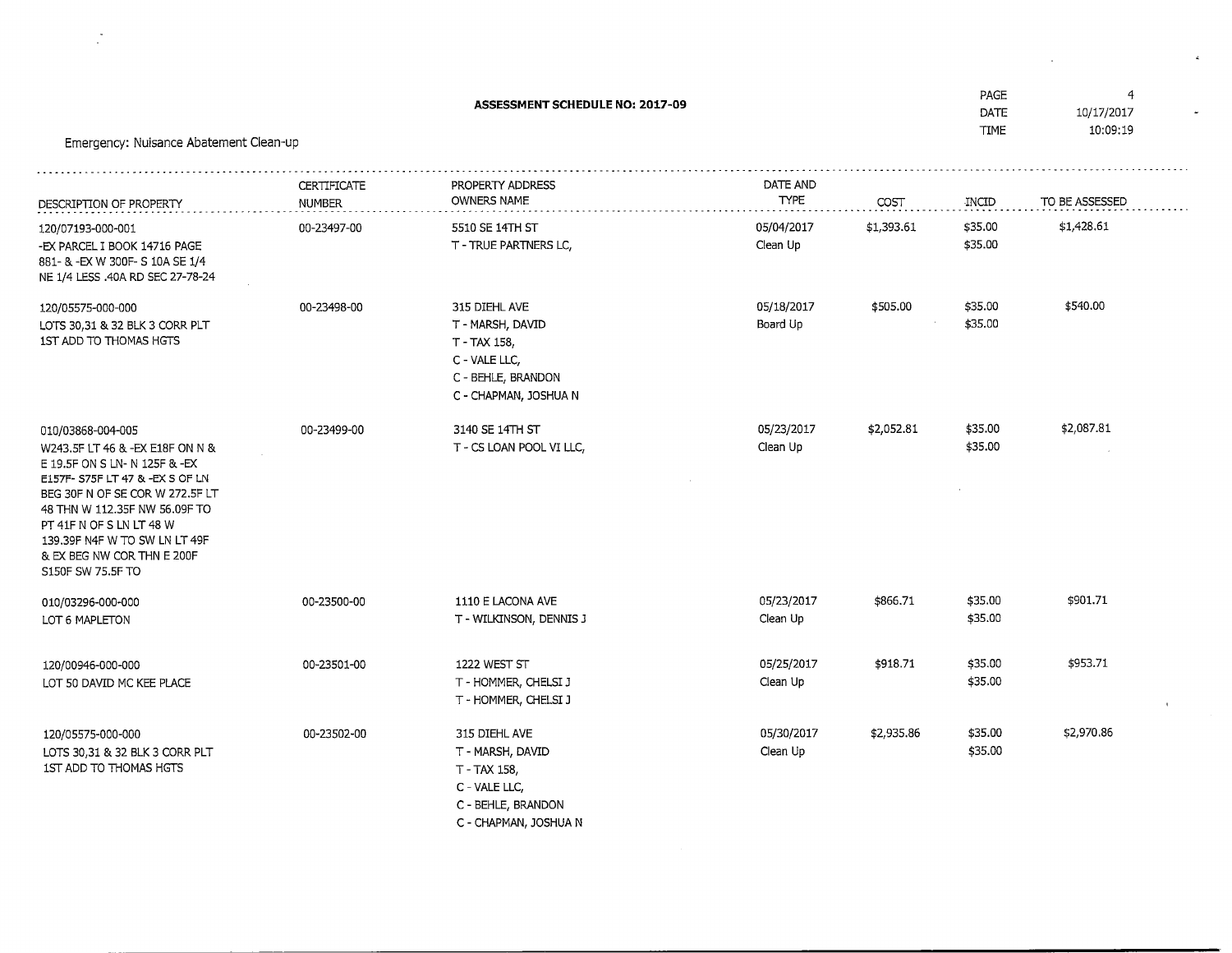|                                                                                 |                                     | <b>ASSESSMENT SCHEDULE NO: 2017-09</b>                                                                          |                         |            | PAGE<br>DATE<br><b>TIME</b> | 5<br>10/17/2017<br>10:09:19 |
|---------------------------------------------------------------------------------|-------------------------------------|-----------------------------------------------------------------------------------------------------------------|-------------------------|------------|-----------------------------|-----------------------------|
| Emergency: Nuisance Abatement Clean-up                                          |                                     |                                                                                                                 |                         |            |                             |                             |
| DESCRIPTION OF PROPERTY                                                         | <b>CERTIFICATE</b><br><b>NUMBER</b> | PROPERTY ADDRESS<br><b>OWNERS NAME</b>                                                                          | DATE AND<br><b>TYPE</b> | COST       | INCID                       | TO BE ASSESSED              |
| 120/00934-000-000<br>LOT 38 DAVID MC KEE PLACE                                  | 00-23503-00                         | 1211 WEST ST<br>T - DR JAMES M HAMILTON IRA,<br>T - GUARANTY BANK & TRUST COMPANY (TRUS,<br>C - CERRATO, TINA L | 06/02/2017<br>Clean Up  | \$448.11   | \$35.00<br>\$35.00          | \$483.11                    |
| 050/00443-000-000<br>LOTS 11 & 12 BLK 9 CHESTERFIELD                            | 00-23504-00                         | 2552 ONAWA ST<br>T - PETTINGER, LARRY                                                                           | 06/09/2017<br>Clean Up  | \$795.09   | \$35.00<br>\$35.00          | \$830.09                    |
| 050/00443-000-000<br>LOTS 11 & 12 BLK 9 CHESTERFIELD                            | 00-23505-00                         | 2552 ONAWA ST<br>T - PETTINGER, LARRY                                                                           | 06/13/2017<br>Board Up  | \$810.00   | \$35.00<br>\$35.00          | \$845.00                    |
| 110/05779-000-000<br>-EX N 18.78F- LOT 17 VAN VLIET<br><b>MEADOWS</b>           | 00-23506-00                         | 1512 ROYER ST<br>T - ALLEN, JOHN D                                                                              | 06/16/2017<br>Board Up  | \$110.00   | \$35.00<br>\$35.00          | \$145.00                    |
| 070/00274-000-000<br>LOT 10 BLK 13 PLAT 1 AUBURN<br><b>HEIGHTS</b>              | 00-23507-00                         | 3208 1ST ST<br>T - HI 52 LC,<br>T - THORNTON, LORI                                                              | 06/20/2017<br>Clean Up  | \$1,563.92 | \$35.00<br>\$35.00          | \$1,598.92                  |
| 040/00999-000-000<br>N 1/2 LOT 10 BLK D DEANS 2ND<br>SD OF OUTLOT               | 00-23508-00                         | 1013 E 8TH ST<br>T - SMITH, CLAUD<br>T - RUCH, BETTY                                                            | 06/21/2017<br>Clean Up  | \$1,041.22 | \$35.00<br>\$35.00          | \$1,076.22                  |
| 110/01032-000-000<br>E 95 F LOT 24 CAMPUS PARK                                  | 00-23509-00                         | 3642 E 7TH ST<br>T - GRAZIER, BURDETTA<br>T - KAUZLARICH, SEAN R                                                | 06/20/2017<br>Clean Up  | \$1,118.57 | \$35.00<br>\$35.00          | \$1,153.57                  |
| 070/05086-000-000<br>LOT 17 TREMONT PLACE                                       | 00-23510-00                         | 3309 6TH AVE<br>T - AREGBE, TAYO<br>T - RICHARD L MARXER (REV TRUST),                                           | 06/27/2017<br>Board Up  | \$490.00   | \$35.00<br>\$35.00          | \$525.00                    |
| 070/04194-002-000<br>-EX BEG SE COR LT 13 THN W TO<br>SW COR N 20F ALNG W LN SE | 00-23511-00                         | 3611 11TH ST<br>T - MASUEN, DAVID M                                                                             | 06/27/2017<br>Clean Up  | \$657.51   | \$35.00<br>\$35.00          | \$692.51                    |

 $\epsilon$ 

 $\Delta$ 

53.86F TO POB- LOTS 13 & 14 BLK

9 OAK PARK

 $\sim 1$ 

 $\omega$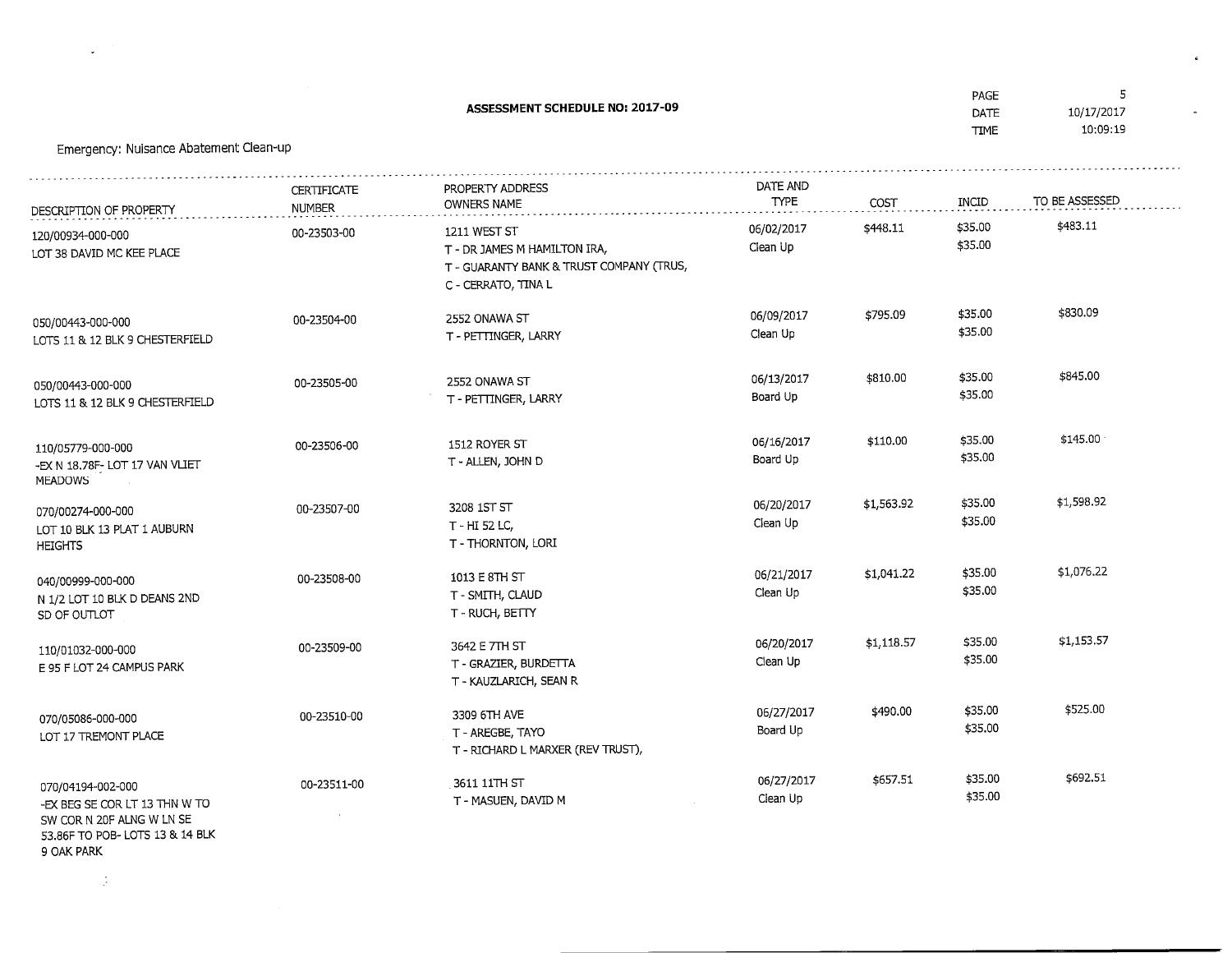| Emergency: Nuisance Abatement Clean-up                                                                  | PAGE<br>DATE<br><b>TIME</b>         | 6<br>10/17/2017<br>10:09:19                                                                                                                          |                         |            |                    |                |
|---------------------------------------------------------------------------------------------------------|-------------------------------------|------------------------------------------------------------------------------------------------------------------------------------------------------|-------------------------|------------|--------------------|----------------|
| DESCRIPTION OF PROPERTY                                                                                 | <b>CERTIFICATE</b><br><b>NUMBER</b> | PROPERTY ADDRESS<br><b>OWNERS NAME</b>                                                                                                               | DATE AND<br><b>TYPE</b> | COST       | INCID              | TO BE ASSESSED |
| 070/04995-000-000<br>LOT 25 SOUTH OAK PARK                                                              | 00-23512-00                         | 1400 EUCLID AVE<br>T - BUSTOS GUTIERREZ, DENIS G<br>T - BUSTOS GUTIERREZ, AJOICE DE                                                                  | 06/26/2017<br>Clean Up  | \$550.97   | \$35.00<br>\$35.00 | \$585.97       |
| 020/00367-000-000<br>LOT 32 BLK 2 SECOND PLAT OF<br><b>CLIFTON HEIGHTS</b>                              | 00-23513-00                         | 220 E JACKSON AVE<br>T - WILSON, JAMES W                                                                                                             | 06/02/2017<br>Clean Up  | \$483.11   | \$35.00<br>\$35.00 | \$518.11       |
| 120/06633-000-000<br>LOT 104 WATROUS HEIGHTS PLAT<br>$\overline{2}$                                     | 00-23514-00                         | 4110 SW 5TH ST<br>T - WECKMAN, NOEL E                                                                                                                | 06/12/2017<br>Clean Up  | \$683.17   | \$35.00<br>\$35.00 | \$718.17       |
| 010/02708-004-000<br>LOT 4 HIDDEN VALLEY PLAT NO 2                                                      | 00-23515-00                         | 3718 SE 22ND ST<br>T - BBT RENTALS LLC,<br>T - MACE, DONALD W                                                                                        | 06/22/2017<br>Board Up  | \$225.00   | \$35.00<br>\$35.00 | \$260.00       |
| 010/00501-000-000<br>LOT 4 BURSON GARDENS                                                               | 00-23516-00                         | 3701 SW 9TH ST<br>T - KENOYER & ASSOCIATES LLC,<br>C - KIMMEL, TINA<br>C - BENSLEY, BRADLEY                                                          | 06/02/2017<br>Clean Up  | \$489.92   | \$35.00<br>\$35.00 | \$524.92       |
| 060/01432-000-000<br>LOT 62 DOUGLAS ACRES                                                               | 00-23517-00                         | 3933 E 30TH ST<br>T - IRVING (TRUSTEE), GARY A<br>T - GARY A IRVING LIVING TRUST,<br>C - GARY A IRVING LIVING TRUST,<br>C - IRVING (TRUSTEE), GARY A | 05/09/2017<br>Clean Up  | \$2,067.51 | \$35.00<br>\$35.00 | \$2,102.51     |
| 110/03173-000-000<br>LOT 5 BLK 14 GRAND VIEW                                                            | 00-23518-00                         | 1109 E SHERIDAN AVE<br>T - GIST, RONALD G                                                                                                            | 11/07/2016<br>Clean Up  | \$735.82   | \$35.00<br>\$35.00 | \$770.82       |
| 050/02857-001-000<br>LTS 36 THRU 45 & -EX N 2.5F ON<br>WLN & N 5F ON E LN-LT 46 BLK<br>16 LARISON PLACE | 00-23519-00                         | 801 SE 27TH CT<br>T - RICE, KAREN<br>T - RICE, RAY                                                                                                   | 12/21/2016<br>Clean Up  | \$4,715.12 | \$35.00<br>\$35.00 | \$4,750.12     |
| 110/06431-000-000<br>LOT 166 WRIGHTS GROVE                                                              | 00-23520-00                         | 3009 E 7TH ST<br>T - RUEDY, CASSANDRA M                                                                                                              | 12/30/2016<br>Clean Up  | \$357.11   | \$35.00<br>\$35.00 | \$392.11       |

 $\sim 10^{-10}$ 

 $\sim 10$ 

 $\mathbf{c}$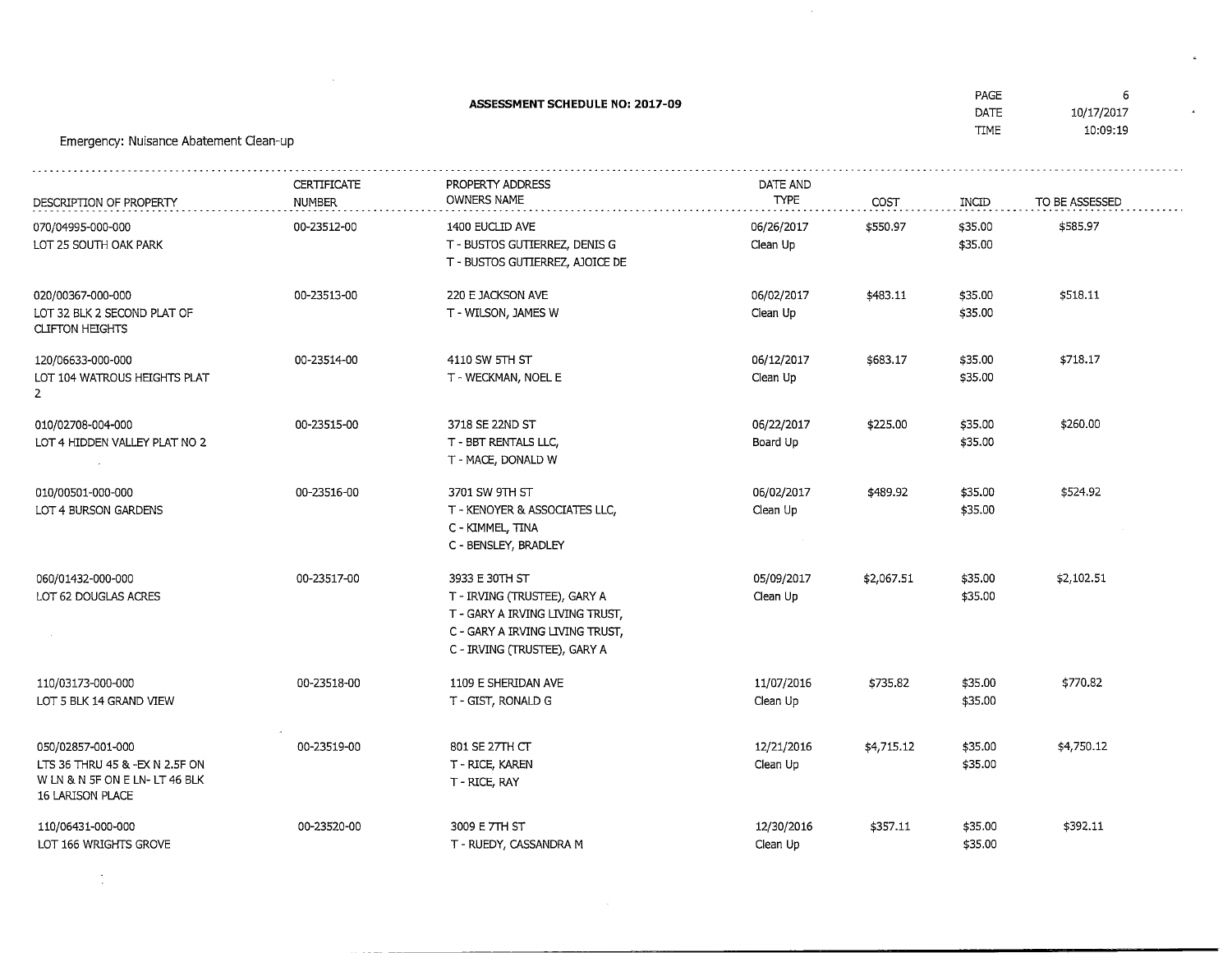| Emergency: Nuisance Abatement Clean-up                                                                       | <b>1744</b><br>DATE<br>TIME         | 10/17/2017<br>10:09:19                                                                             |                         |            |                    |                |
|--------------------------------------------------------------------------------------------------------------|-------------------------------------|----------------------------------------------------------------------------------------------------|-------------------------|------------|--------------------|----------------|
| DESCRIPTION OF PROPERTY                                                                                      | <b>CERTIFICATE</b><br><b>NUMBER</b> | PROPERTY ADDRESS<br>OWNERS NAME                                                                    | DATE AND<br><b>TYPE</b> | COST       | INCID              | TO BE ASSESSED |
| 110/02579-000-000<br>LTS 6 THRU 8 INCL BLK 5<br>FOUNDRY ADD                                                  | 00-23521-00                         | 1336 E 19TH ST<br>T - GONZALEZ, ORALIA D<br>T - GONZALEZ, JORGE L                                  | 03/20/2017<br>Board Up  | \$425.00   | \$35.00<br>\$35.00 | \$460.00       |
| 110/01447-000-000<br>LOT 273 CAPITAL PARK                                                                    | 00-23522-00                         | 1501 E 13TH ST<br>T - BELLOMA, SCOTT<br>C - YOUNG, JERREN L                                        | Clean Up                | \$841.71   | \$35.00<br>\$35.00 | \$876.71       |
| 010/02982-001-000<br>-EX NE 5F- LTS 66 & 67 & -EX W<br>150F- LOTS 78 & 79 JEFFERSON<br><b>HEIGHTS REPLAT</b> | 00-23523-00                         | 3034 INDIANOLA AVE<br>T - STEPHENSON, ROBERT D<br>T - STEPHENSON, MISTY L<br>C - B OK ENTERPRISES, | 06/12/2017<br>Clean Up  | \$628.51   | \$35.00<br>\$35.00 | \$663.51       |
| 010/03369-000-000<br>LOT 9 MORNINGSIDE                                                                       | 00-23524-00                         | 3731 SE 8TH ST<br>T - ELITE VENTURES LLC,                                                          | 06/12/2017<br>Clean Up  | \$1,138.57 | \$35.00<br>\$35.00 | \$1,173.57     |
| 040/01618-000-000<br>N 40 F LOT 7 BLK 73 TOWN OF DE<br>MOINE                                                 | 00-23525-00                         | 1012 SE 10TH ST<br>T - HOWE, JOYCE A<br>T - MOLL, ARTIE E                                          | 06/23/2017<br>Board Up  | \$105.00   | \$35.00<br>\$35.00 | \$140.00       |
| 040/01525-000-000<br>S 1/2 LOT 9 BLK 62 TOWN OF DE<br>MOINE                                                  | 00-23526-00                         | 808 SE 10TH ST<br>T - LBT IOWA 4069,<br>T - 79 TCF BANK,                                           | 06/23/2017<br>Board Up  | \$125.00   | \$35.00<br>\$35.00 | \$160.00       |
| 120/03989-000-000<br>LOT 12 POST VIEW PLACE                                                                  | 00-23527-00                         | 4580 FLEUR DR<br>T - LIEBOW, RONALD J                                                              | 06/26/2017<br>Clean Up  | \$881.22   | \$35.00<br>\$35.00 | \$916.22       |
| 120/02316-000-000<br>LOT 42 HIGHLAND HILLS PLAT 5                                                            | 00-23528-00                         | 7407 SW 17TH ST<br>T - TERRELL, DALE                                                               | 06/27/2017<br>Clean Up  | \$936.87   | \$35.00<br>\$35.00 | \$971.87       |
| 120/06816-000-000<br>LOT 2 WHISPERING PINES                                                                  | 00-23529-00                         | 4601 SW 8TH ST<br>T - VAN ZUUK, LLOYD W<br>T - VAN ZUUK, NORMA                                     | 06/27/2017<br>Clean Up  | \$793.87   | \$35.00<br>\$35.00 | \$828.87       |
| 010/01316-000-000<br>LOT 168 CRAWFORD PLACE                                                                  | 00-23530-00                         | 29 HARTFORD AVE<br>T - ALDRIDGE, ROSE C                                                            | 06/29/2017<br>Clean Up  | \$683.17   | \$35.00<br>\$35.00 | \$718.17       |

 $\sim$ 

 $\mathcal{A}$  .

 $\Delta \sim 10^{-11}$  $\sim 100$  km s  $^{-1}$